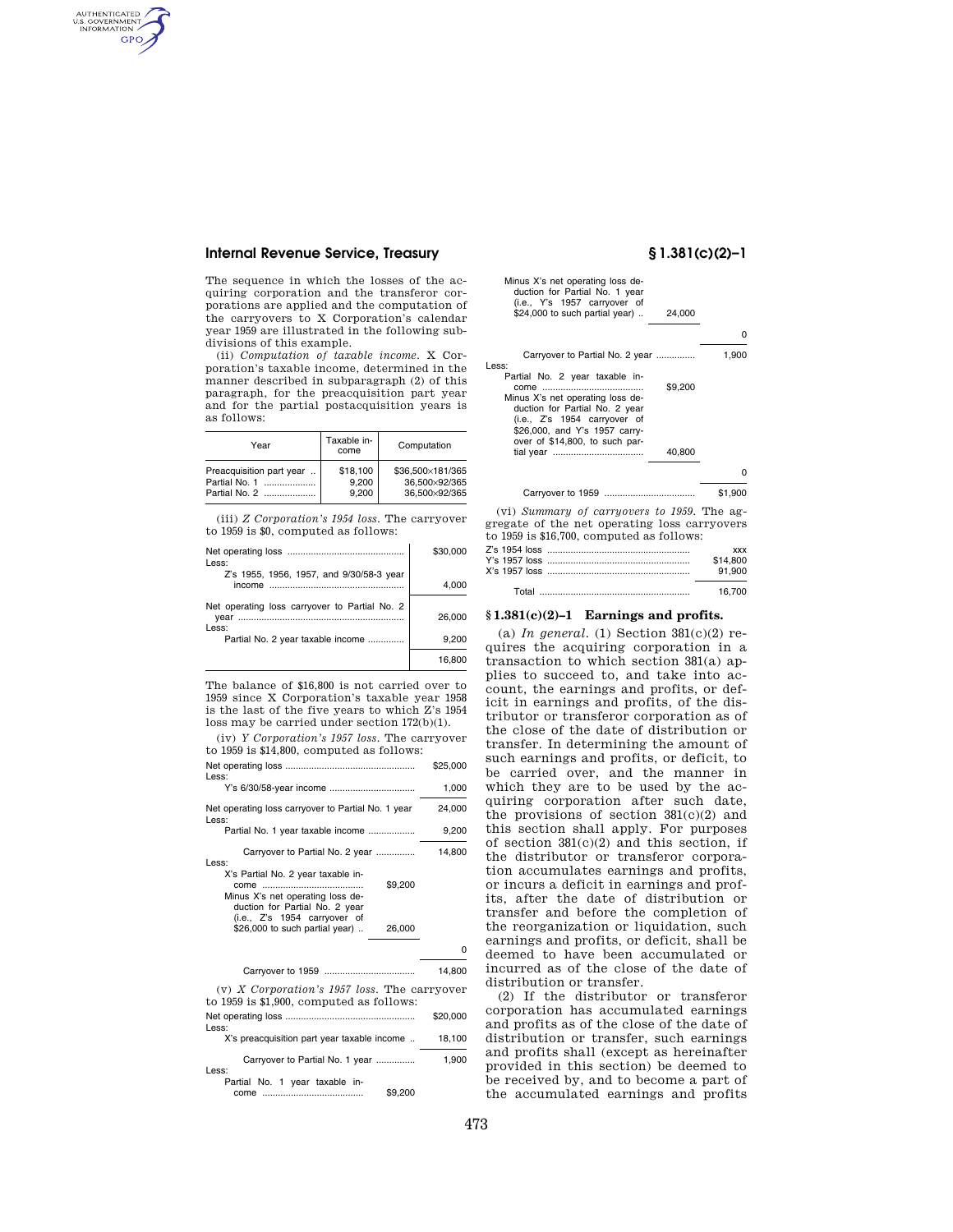of, the acquiring corporation as of such time. Similarly, if the distributor or transferor corporation has a deficit in accumulated earnings and profits as of the close of the date of distribution or transfer, such deficit shall (except as hereinafter provided in this section) be deemed to be incurred by the acquiring corporation as of such time. In no event, however, shall the accumulated earnings and profits, or deficit, of the distribution or transferor corporation be taken into account in determining earnings and profits of the acquiring corporation for the taxable year during which occurs the date of distribution or transfer.

(3) Any part of the accumulated earnings and profits, or deficit in accumulated earnings and profits, of the distributor or transferor corporation which consists of earnings and profits, or deficits, accumulated before March 1, 1913, shall be deemed to become earnings and profits, or deficits, of the acquiring corporation accumulated before March 1, 1913, and any part of the accumulated earnings and profits of the distributor or transferor corporation which consists of increase in value of property accrued before March 1, 1913, shall be deemed to become earnings and profits of the acquiring corporation consisting of increase in value of property accrued before March 1, 1913.

(4) If the acquiring corporation and each distributor or transferor corporation has accumulated earnings and profits as of the close of the date of distribution or transfer, or if each of such corporations has a deficit in accumulated earnings and profits as of such time, then the accumulated earnings and profits (or deficit) of each such corporation shall be consolidated as of the close of the date of distribution or transfer in the accumulated earnings and profits account of the acquiring corporation. See subparagraph (6) of this paragraph for determination of the accumulated earnings and profits (or deficit) of the acquiring corporation as of the close of the date of distribution or transfer.

(5) If (i) one or more corporations a party to a distribution or transfer has accumulated earnings and profits as of the close of the date of distribution or

# **§ 1.381(c)(2)–1 26 CFR Ch. I (4–1–10 Edition)**

transfer, and (ii) one or more of such corporations has a deficit in accumulated earnings and profits as of such time, the total of any such deficits shall be used only to offset earnings and profits accumulated, or deemed to have been accumulated under subparagraph (6) of this paragraph, by the acquiring corporation after the date of distribution or transfer. In such instance, the acquiring corporation will be considered as maintaining two separate earnings and profits accounts after the date of distribution or transfer. The first such account shall contain the total of the accumulated earnings and profits as of the close of the date of distribution or transfer of each corporation which has accumulated earnings and profits as of such time, and the second such account shall contain the total of the deficits in accumulated earnings and profits of each corporation which has a deficit as of such time. The total deficit in the second account may not be used to reduce the accumulated earnings and profits in the first account (although such earnings and profits may be offset by deficits incurred, or deemed to have been incurred, after the date of distribution or transfer) but shall be used only to offset earnings and profits accumulated, or deemed to have been accumulated under subparagraph (6) of this paragraph, by the acquiring corporation after the date of distribution or transfer.

(6) In any case in which it is necessary to compute the accumulated earnings and profits, or the deficit in accumulated earnings and profits, of the acquiring corporation as of the close of the date of distribution or transfer and such date is a day other than the last day of a taxable year of the acquiring corporation—

(i) If the acquiring corporation has earnings and profits for its taxable year during which occurs the date of distribution or transfer, such earnings and profits (*a*) shall be deemed to have accumulated as of the close of such date in an amount which bears the same ratio to the undistributed earnings and profits of such corporation for such year as the number of days in the taxable year preceding the date following the date of distribution or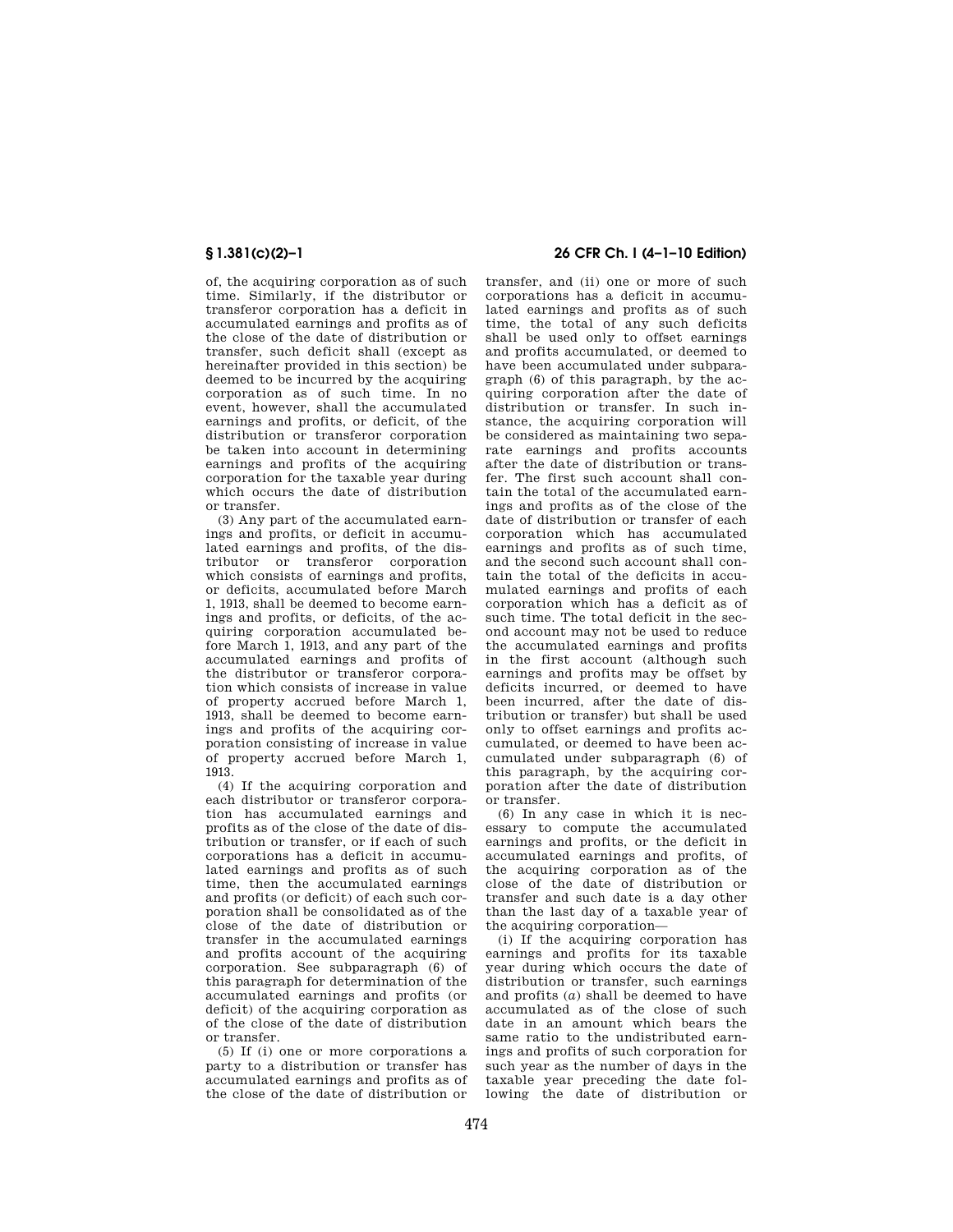### **Internal Revenue Service, Treasury § 1.381(c)(2)–1**

transfer bears to the total number of days in the taxable year, and (*b*) shall be deemed to have accumulated after the date of distribution or transfer in an amount which bears the same ratio to the undistributed earnings and profits of such corporation for such year as the number of days in the taxable year following such date bears to the total number of days in such taxable year. For purposes of the preceding sentence, the undistributed earnings and profits of the acquiring corporation for such taxable year shall be the earnings and profits for such taxable year reduced by any distributions made therefrom during such taxable year.

(ii) If the acquiring corporation has an operating deficit for its taxable year during which occurs the date of distribution or transfer, then, unless the actual accumulated earnings and profits, or deficit, as of such date can be shown, such operating deficit shall be deemed to have accumulated in a manner similar to that described in subdivision (i) of this subparagraph.

(7) This paragraph may be illustrated by the following examples, in which it is assumed that none of the accumulated earnings and profits, or deficits, consist of earnings and profits or deficits accumulated, or increase in value of property accrued, before March 1, 1913.

*Example 1.* (i) M and N Corporations make their returns on the basis of the calendar year. On June 30, 1959, M Corporation transfers all its assets to N Corporation in a statutory merger to which section 361 applies. The books of the two corporations reveal the following information:

| Description                                                                                           | M Cor-<br>poration<br>(transferor) | N Corpora-<br>tion<br>(acquirer) |
|-------------------------------------------------------------------------------------------------------|------------------------------------|----------------------------------|
| Accumulated earnings and profits<br>at close of calendar year 1958<br>Earnings and profits of taxable | \$100,000                          | \$150,000                        |
| year ending June 30, 1959<br>Earnings and profits of calendar                                         | 15.000                             |                                  |
|                                                                                                       |                                    | 36,500                           |
| Distributions during calendar year<br>1959                                                            | n                                  |                                  |

(ii) As of the close of June  $30, 1959, N$  acquires from M accumulated earnings and profits of \$115,000. Since M and N each has accumulated earnings and profits as of the close of the date of transfer, M's accumulated earnings and profits are added to N's accumulated earnings and profits as of such time. However, no part of M's accumulated

earnings and profits is taken into account in determining N's earnings and profits for the calendar year 1959. Therefore, N's earnings and profits for the calendar year 1959 are \$36,500.

*Example 2.* (i) X and Y Corporations make their returns on the basis of the calendar year. On June 30, 1959, X Corporation transfers all its assets to Y Corporation in a statutory merger to which section 361 applies. The books of the two corporations reveal the following information:

| Description                                                                                               | X Corpora-<br>tion (trans-<br>feror) | Y Corpora-<br>tion<br>(acquirer) |
|-----------------------------------------------------------------------------------------------------------|--------------------------------------|----------------------------------|
| Accumulated earnings and profits<br>at close of calendar year 1958<br>Deficit in earnings and profits for | \$20,000                             | \$100,000                        |
| taxable year ending June 30,<br>Earnings and profits of calendar                                          | 80.000                               |                                  |
| vear 1959                                                                                                 |                                      | 36,500                           |
| Distributions during calendar year<br>1959                                                                |                                      |                                  |

(ii) As of the close of June 30, 1959, Y acquires from X a deficit in accumulated earnings and profits in the amount of \$60,000. This deficit may be used only to reduce those earnings and profits of Y which are accumulated, or deemed to have accumulated, after June 30, 1959. Accordingly, as of December 31, 1959, the accumulated earnings and profits of Y amount to \$118,100; at such time Y also has a separate deficit in accumulated earnings and profits in the amount of \$41,600. These amounts are determined as follows: Accumulated earnings and profits of Y as of the

|                                                                                                                                   | \$100,000 |
|-----------------------------------------------------------------------------------------------------------------------------------|-----------|
| Add:                                                                                                                              |           |
| Portion of undistributed earnings and profits                                                                                     |           |
| of Y for 1959 deemed to have accumu-<br>lated as of close of June 30, 1959                                                        |           |
|                                                                                                                                   | 18,100    |
| Accumulated earnings and profits of Y<br>as of close of June 30, 1959, and                                                        |           |
| also as of Dec. 31, 1959                                                                                                          | 118,100   |
| Portion of undistributed earnings and profits<br>of Y for 1959 deemed to have accumu-<br>lated after June 30, 1959 (\$36,500×184/ |           |
|                                                                                                                                   | 18,400    |
| Less:<br>Deficit in accumulated earnings and profits<br>acquired by Y from X Corporation as of                                    |           |
|                                                                                                                                   | 60,000    |
| Separate deficit in accumulated earn-<br>ings and profits of Y as of Dec. 31,                                                     |           |
|                                                                                                                                   | 41.600    |

*Example 3.* Assume the same facts as in *Example (2),* except that on September 15, 1959, Y Corporation makes a cash distribution of \$96,500. The entire distribution is a dividend: \$36,500 from earnings and profits for the taxable year 1959 and \$60,000 from earnings and profits accumulated as of December 31, 1958. Accordingly, as of December 31, 1959, Y has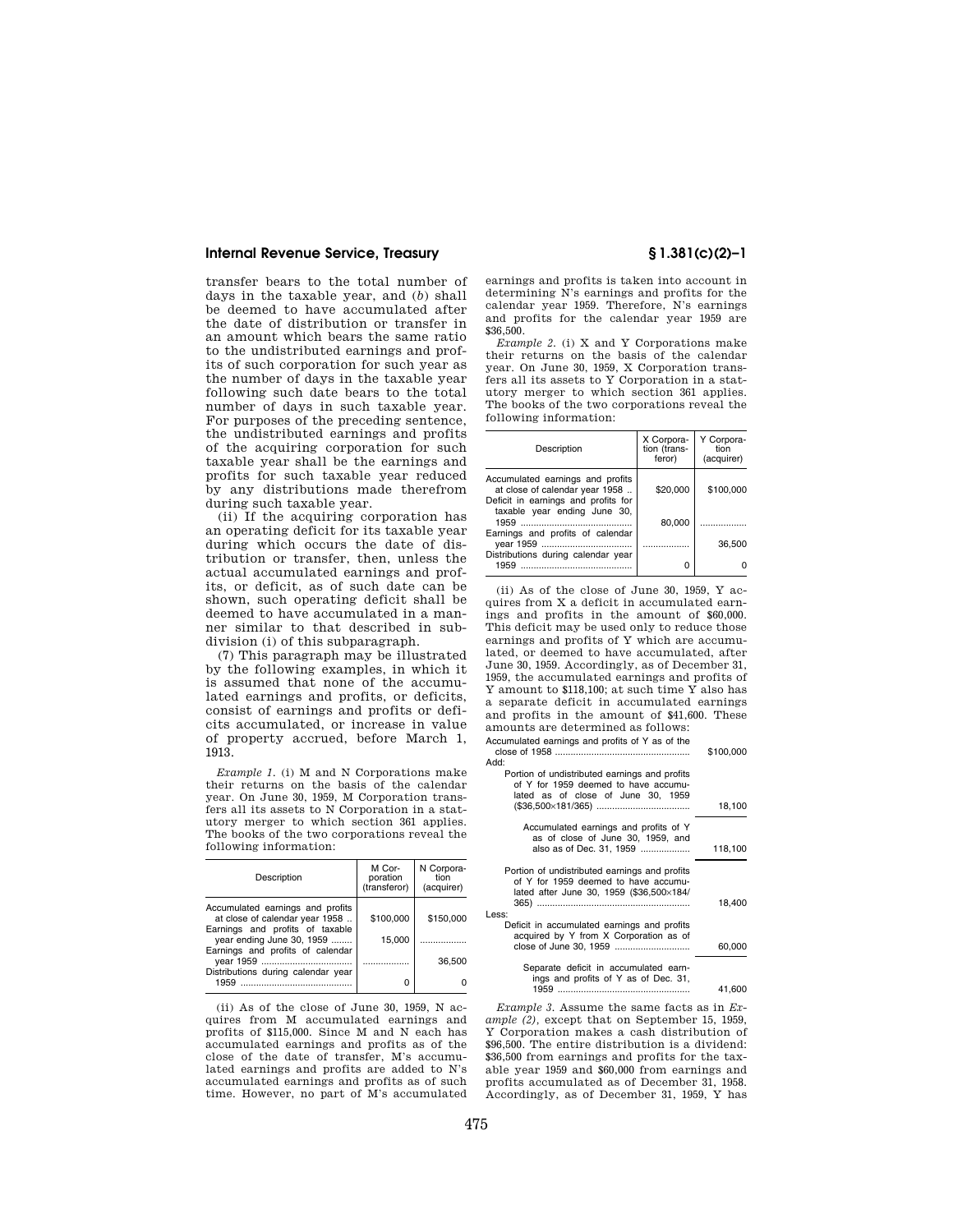accumulated earnings and profits of \$40,000, and also has a separate deficit in accumulated earnings and profits of \$60,000. These amounts are determined as follows:

| Earnings and profits of Y for calendar year 1959<br>Accumulated earnings and profits of Y as of close | \$36,500 |
|-------------------------------------------------------------------------------------------------------|----------|
|                                                                                                       | 100,000  |
| Less:                                                                                                 | 136.500  |
|                                                                                                       | 96.500   |
| Accumulated earnings and profits of Y                                                                 | 40.000   |
| Deficit in accumulated earnings and profits ac-<br>quired from X as of close of June 30, 1959         | \$60,000 |
| Less:<br>Portion of Y's undistributed earnings and                                                    |          |

| FUILUI UI I S UILUISIILUULEU EAIIIIILUS AIIU |   |
|----------------------------------------------|---|
| profits for 1959 deemed to have accumu-      |   |
|                                              | 0 |
|                                              |   |
| Senarate deficit in accumulated earnings     |   |

Separate deficit in accumulated earnings and profits of Y as of Dec. 31, 1959 ... 60,000

*Example 4.* (i) M and N Corporations make their returns on the basis of the calendar year. On June 30, 1959, M Corporation transfers all its assets to N Corporation in a statutory merger to which section 361 applies. The books of the two corporations reveal the following information:

| Description                                                                                            | M Cor-<br>poration<br>(transferor) | N Corpora-<br>tion<br>(acquirer) |
|--------------------------------------------------------------------------------------------------------|------------------------------------|----------------------------------|
| Accumulated earnings and profits<br>at close of calendar year 1958<br>Earnings and profits for taxable | \$100,000                          | \$50,000                         |
| year ending June 30, 1959<br>Deficit in earnings and profits for                                       | 10.000                             |                                  |
| calendar year 1959                                                                                     |                                    | 146.000                          |
| Distributions during calendar year<br>1959                                                             | 0                                  |                                  |

(ii) Assuming that N has not shown its actual accumulated earnings and profits, or deficit, as of the close of June 30, 1959, N has a deficit in accumulated earnings and profits at such time which amounts to \$22,400, determined as follows:

l.

| Accumulated earnings and profits of N as of     | \$50,000 |
|-------------------------------------------------|----------|
| Less:                                           |          |
| Portion of deficit in earnings and profits of N |          |
| for 1959 deemed to have accumulated as          |          |
| of close of June 30, 1959 (\$146,000×181/       |          |
|                                                 | 72.400   |
|                                                 |          |
| Deficit in accumulated earnings and             |          |
| profits of N as of close of June 30,            |          |
| 1959, and also as of Dec. 31, 1959              | 22,400   |

# **§ 1.381(c)(2)–1 26 CFR Ch. I (4–1–10 Edition)**

As of the close of June 30, 1959, N acquires from M accumulated earnings and profits in the amount of \$110,000, no part of which may be offset by N's own deficit of \$22,400; however, such earnings and profits may be offset by deficits incurred, or deemed incurred, by N after June 30, 1959. Thus, as of December 31, 1959, N has the above-mentioned deficit of \$22,400; at such time N also has accumulated earnings and profits in the amount of \$36,400, determined as follows:

Accumulated earnings and profits acquired from M as of close of June 30, 1959 ....................... \$110,000 Less:

| .                                                                                      |        |
|----------------------------------------------------------------------------------------|--------|
| Portion of deficit in earnings and profits of N<br>for 1959 deemed to have accumulated |        |
| after June 30, 1959 (\$146,000×184/365)                                                | 73,600 |
|                                                                                        |        |
| Accumulated earnings and profits of N                                                  |        |
| as of Dec. 31, 1959                                                                    | 36.400 |
|                                                                                        |        |

*Example 5.* Assume the same facts as in *Example (4),* except that on September 9, 1959, N Corporation makes a cash distribution of \$100,000. The amount of \$82,000 is a dividend from accumulated earnings and profits, computed as follows:

Accumulated earnings and profits acquired from M as of close of June 30, 1959 ....................... \$110,000 Less:

| Deficit in earnings and profits of N for 1959<br>deemed to have accumulated from June<br>30 through Sept. 8, 1959 (\$146,000×70/ | 28,000 |
|----------------------------------------------------------------------------------------------------------------------------------|--------|
| Accumulated earnings and profits as of<br>close of Sept. 8, 1959                                                                 | 82.000 |

As of December 31, 1959, N Corporation has a deficit in accumulated earnings and profits of \$68,000, computed as follows:

Deficit in accumulated earnings and profits of N as of close of June 30, 1959 ............................. \$22,400 Add:

Portion of N's deficit in earnings and profits for 1959 deemed to have accumulated

|  | after Sept. 8, 1959 (\$146,000×114/365) |  | 45.600 |
|--|-----------------------------------------|--|--------|
|  | Deficit in accumulated earnings and     |  |        |

Deficit in accumulated earnings and profits of N as of Dec. 31, 1959 .......... 68,000

*Example 6.* (i) X, Y, and Z Corporations make their returns on the basis of the calendar year. On June 30, 1959, X Corporation and Y Corporation transfer all their assets to Z Corporation in a statutory merger to which section 361 applies. The books of the three corporations reveal the following information:

| Description                                                                  | X Corpora-   | Y Corpora-   | Z Corpora- |
|------------------------------------------------------------------------------|--------------|--------------|------------|
|                                                                              | tion (trans- | tion (trans- | tion       |
|                                                                              | feror)       | feror)       | (acquirer) |
| Accumulated earnings and profits (or deficit) at close of calendar year 1958 | \$35,000     | (\$25,000)   | (\$20,000) |
| Earnings and profits (or deficit) for taxable year ended June 30, 1959       | 5.000        | (5,000)      |            |
|                                                                              |              |              | 36.500     |
|                                                                              |              |              | $\Omega$   |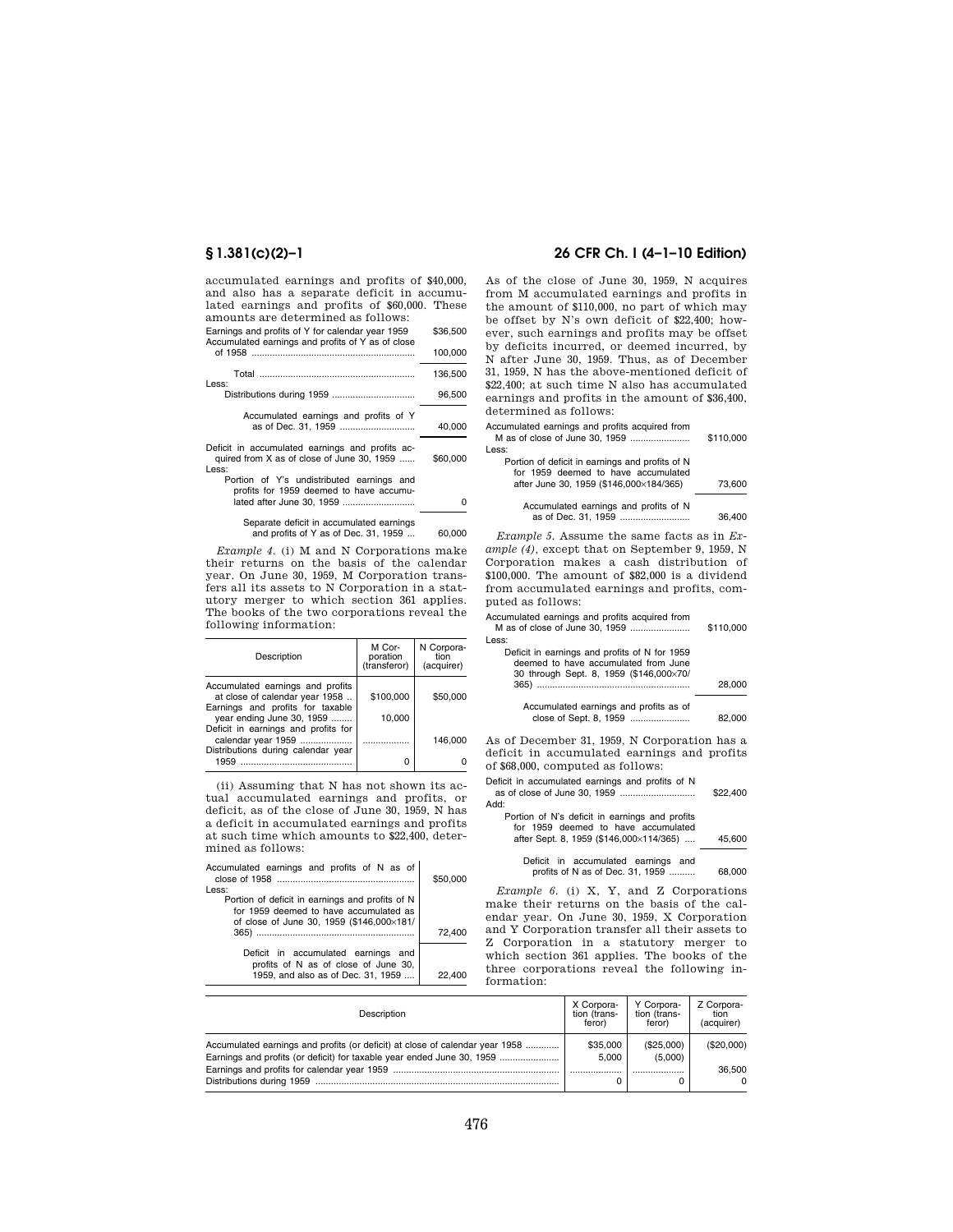### **Internal Revenue Service, Treasury § 1.381(c)(2)–1**

(ii) As of the close of June 30, 1959, Z acquires from Y a deficit in accumulated earnings and profits of \$30,000. As of such time, Z's own deficit in accumulated earnings and profits amounts to \$1,900, determined as follows:

Deficit in accumulated earnings and profits of Z as of close of 1958 .......................................... \$20,000 Less:

| s.                                            |        |
|-----------------------------------------------|--------|
| Portion of undistributed earnings and profits |        |
| of Z for 1959 deemed to have accumu-          |        |
| lated as of close of June 30, 1959            |        |
|                                               | 18.100 |
|                                               |        |
| Deficit in accumulated earnings and           |        |

profits as of close of June  $30, 1959$   $\dots$  1,900

The total deficit of \$31,900 may be used only to offset earnings and profits of Z accumulated, or deemed to have accumulated, after June 30, 1959; such deficit may not be used to reduce the accumulated earnings and profits of \$40,000 acquired from X as of the close of June 30, 1959. Thus, as of December 31, 1959, the accumulated earnings and profits of Z amount to \$40,000; at such time Z Corporation also has a separate deficit in accumulated earnings and profits in the amount of \$13,500, determined as follows:

Deficit in accumulated earnings and profits as of close of June 30, 1959 .................................... \$31,900 Less:

| Portion of undistributed earnings and profits |        |
|-----------------------------------------------|--------|
| of Z for 1959 deemed to have accumu-          |        |
| lated after June 30, 1959 (\$36,500×184/      |        |
|                                               | 18.400 |
|                                               |        |
| Separate deficit in accumulated earn-         |        |

 $i$ ngs and profits as of Dec. 31, 1959 13,500

*Example 7.* X and Y Corporations make their returns on the basis of the calendar year. On December 31, 1954, X transfers all its assets to Y in a statutory merger to which section 361 applies. The books of the two corporations reveal the following information:

| Description                                                                                                                      | X Corpora-<br>tion (trans-<br>feror) | Y Corpora-<br>tion<br>(acquirer) |
|----------------------------------------------------------------------------------------------------------------------------------|--------------------------------------|----------------------------------|
| Accumulated earnings and profits<br>(or deficit) at close of calendar<br>Earnings and profits (or deficit) for<br>calendar year: | (\$50,000)                           | \$210,000                        |
| 1955<br>                                                                                                                         |                                      | 5.000                            |
| 1956                                                                                                                             | .                                    | (20,000)                         |
| 1957                                                                                                                             | .                                    | 70.000                           |
| 1958                                                                                                                             | .                                    | 60,000                           |
| 1959<br>                                                                                                                         | .                                    | 55.000                           |
| Cash distributions on:                                                                                                           |                                      |                                  |
| Sept. 1, 1957                                                                                                                    |                                      | 80.000                           |
| Sept. 1, 1958                                                                                                                    | .                                    | 40.000                           |
| Sept. 1, 1959                                                                                                                    |                                      | 30.000                           |

The balances in the accumulated earnings and profits account and the separate deficit account of Y Corporation at the close of the taxable year involved are as follows:

| Year | Deficit ac-<br>quired<br>from X<br>Corpora-<br>tion | Accumu-<br>lated earn-<br>inas and<br>profits of Y<br>Corpora-<br>tion |
|------|-----------------------------------------------------|------------------------------------------------------------------------|
| 1954 | \$50,000                                            | \$210,000                                                              |
| 1955 | 45.000                                              | 210.000                                                                |
| 1956 | 45.000                                              | 190.000                                                                |
| 1957 | 45.000                                              | 180.000                                                                |
| 1958 | 25.000                                              | 180,000                                                                |
| 1959 | None                                                | 180.000                                                                |

(b) *Successive acquisitions.* (1) If, as of the date of distribution or transfer, either the acquiring corporation, or the distributor or transferor corporation, or both, is considered under paragraph (a) of this section to be maintaining separate earnings and profits accounts as the result of a prior transaction or transactions to which section 381(a) applied, the accumulated earnings and profits, or deficit in accumulated earnings and profits, of each such corporation shall be combined with the appropriate earnings and profits account of the other such corporation. For example, if, as of the date of transfer, the acquiring corporation and the transferor corporation are each maintaining separate accounts, one containing accumulated earnings and profits and the other containing a deficit in accumulated earnings and profits, the amounts in the two accumulated earnings and profits accounts shall be combined into one account, and the amounts in the two deficit accounts shall be combined into a second account, and the amount in one combined account may not be used to offset the amount in the other combined account.

(2) This paragraph may be illustrated by the following examples, in which it is assumed that none of the accumulated earnings and profits, or deficits, consist of earnings and profits or deficits accumulated, or increase in value of property accrued, before March 1, 1913.

*Example 1.* (i) X, Y, and Z Corporations make their returns on the basis of the calendar year. On June 30, 1958, X Corporation transfers all its assets to Z Corporation in a statutory merger to which section 361 applies, and on August 31, 1958, Y Corporation transfers all its assets to Z Corporation in another statutory merger to which section 361 applies. The books of the three corporations reveal the following information: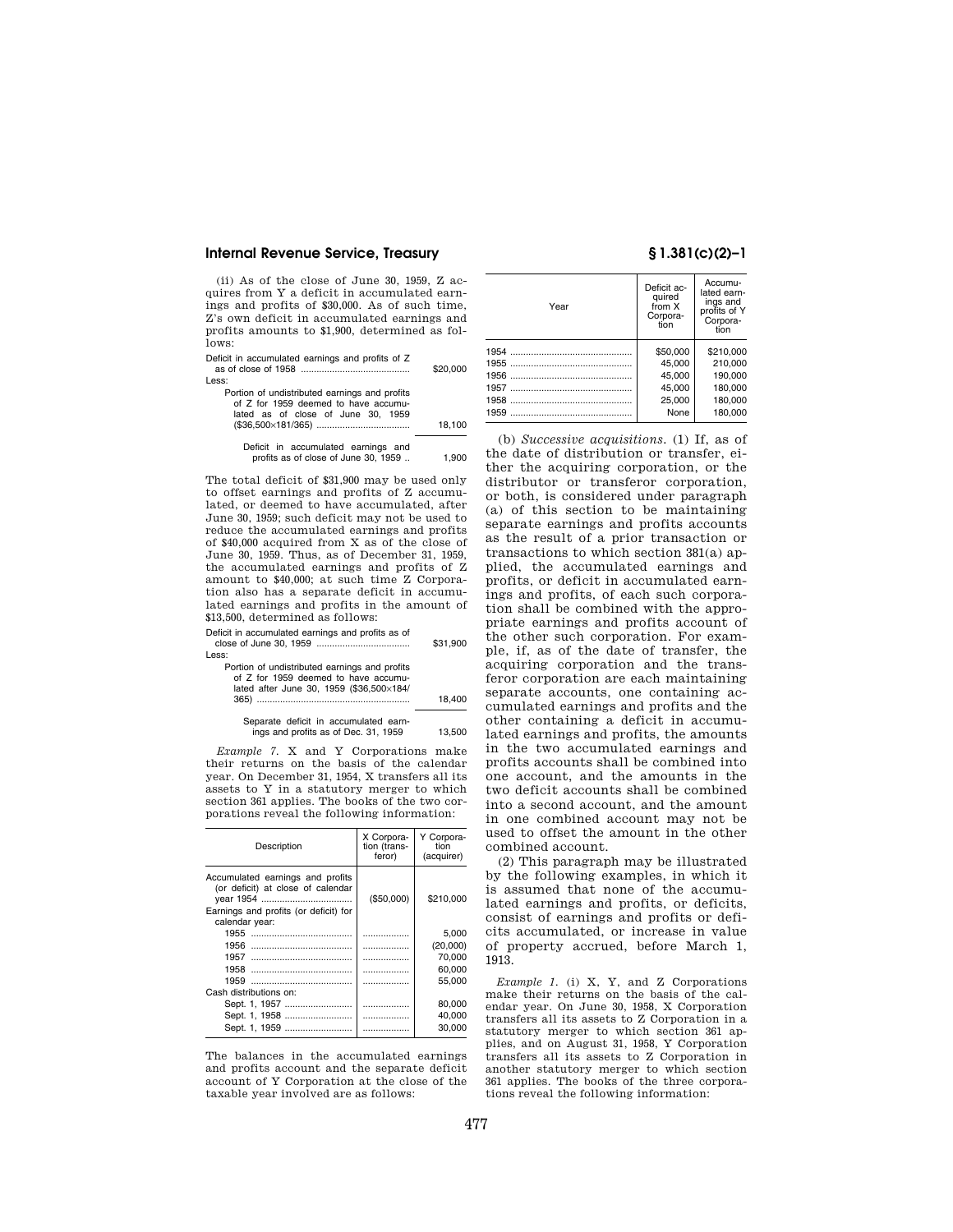# **§ 1.381(c)(2)–1 26 CFR Ch. I (4–1–10 Edition)**

| Description                                                                                                                                        | X Corpora-<br>tion (trans-<br>feror) | Y Corpora-<br>tion (trans-<br>feror) | Z Corpora-<br>tion<br>(acquirer) |
|----------------------------------------------------------------------------------------------------------------------------------------------------|--------------------------------------|--------------------------------------|----------------------------------|
| Accumulated earnings and profits (deficit) at close of calendar year 1957<br>Deficit in earnings and profits for taxable year ending June 30, 1958 | (\$40,000<br>(5.000)                 | \$10,000<br>2.000                    | \$60,000<br><br>36.500           |
|                                                                                                                                                    |                                      |                                      | $\Omega$                         |

(ii) As of the close of June 30, 1958, Z acquires from X a deficit in accumulated earnings and profits in the amount of \$45,000, which deficit may be used only to reduce those earnings and profits of Z which are accumulated, or deemed to have been accumulated, after June 30, 1958. As of the close of August 31, 1958, Z acquires from Y earnings and profits of \$12,000, no portion of which may be reduced by the deficit acquired by Z from X. Accordingly, as of December 31, 1958, Z has accumulated earnings and profits of \$90,100, and also has a separate deficit in accumulated earnings and profits of \$26,600. These amounts are determined as follows: Accumulated earnings and profits of Z as of

| Accumulated earnings and pronts or z as or                                                 | \$60,000 |
|--------------------------------------------------------------------------------------------|----------|
| Add:                                                                                       |          |
| Portion of undistributed earnings and profits                                              |          |
| of Z for 1958 deemed to have accumu-<br>lated as of close of June 30, 1958                 |          |
|                                                                                            | 18,100   |
|                                                                                            |          |
| Accumulated earnings and profits of Z as of                                                |          |
|                                                                                            | 78,100   |
| Add:                                                                                       |          |
| Accumulated earnings and profits acquired                                                  |          |
| by Z from Y as of close of Aug. 31, 1958                                                   | 12,000   |
|                                                                                            |          |
| Accumulated earnings and profits of Z as of<br>close of Aug. 31, 1958, and also as of Dec. |          |
|                                                                                            | 90,100   |
|                                                                                            |          |
| Deficit in accumulated earnings and profits ac-                                            |          |
| quired by Z from X as of close of June 30,                                                 |          |
|                                                                                            | 45.000   |
| Less:                                                                                      |          |
| Portion of undistributed earnings and profits                                              |          |
| of Z for 1958 deemed to have accumu-                                                       |          |
| lated from June 30 through Aug. 31, 1958                                                   |          |
|                                                                                            | 6,200    |
| Separate deficit in accumulated earn-                                                      |          |
| ings and profits of Z as of Aug. 31,                                                       |          |
|                                                                                            | 38,800   |
| Less:                                                                                      |          |
| Portion of undistributed earnings and profits                                              |          |
| of Z for 1958 deemed to have accumu-                                                       |          |
| lated after Aug. 31, 1958 (\$36,500×122/                                                   |          |
|                                                                                            | 12,200   |
| Separate deficit in accumulated earn-                                                      |          |
| ings and profits of Z as of Dec. 31,                                                       |          |
|                                                                                            | 26,600   |
|                                                                                            |          |

*Example 2.* (i) Assume the same facts as in *Example (1),* plus the additional fact that on June 30, 1959, Z Corporation transfers all its assets to M Corporation (which makes its return on the basis of the calendar year) in a statutory merger to which section 361 applies, and that as of such time M Corporation is considered to be maintaining separate earnings and profits accounts as the result of a previous transaction to which section 381(a) applied. The books of the two corporations reveal the following information:

| Description                                                                                                                   | Z Corpora-<br>tion (trans-<br>feror) | M Cor-<br>poration<br>(acquirer) |
|-------------------------------------------------------------------------------------------------------------------------------|--------------------------------------|----------------------------------|
| Accumulated earnings and profits<br>as of Dec. 31, 1958<br>Separate deficit in accumulated<br>earnings and profits as of Dec. | \$90.100                             | \$50,000                         |
|                                                                                                                               | 26,600                               | 30,000                           |
| Earnings and profits for taxable<br>year ending June 30, 1959<br>Earnings and profits of calendar                             | 5.000                                | .                                |
| Distributions during 1959                                                                                                     |                                      | 36,500                           |

(ii) As of June 30, 1959, M acquires from Z accumulated earnings and profits of \$90,100, which amount is combined with M's own accumulated earnings and profits of \$50,000; M also acquires from Z a deficit in accumulated earnings and profits of \$21,600 (\$26,600 minus \$5,000), which amount is combined with M's own deficit of \$11,900. The total deficit of \$33,500 may be used only to reduce earnings and profits of M which are accumulated, or deemed to have accumulated, after June 30, 1959. Accordingly, as of December 31, 1959, M has accumulated earnings and profits of \$140,100, and also has a separate deficit in accumulated earnings and profits in the amount of \$15,100. These amounts are determined as follows: Deficit of M as of Dec. 31, 1958 ......................... \$30,000

| Less:                                                                                                                            |        |
|----------------------------------------------------------------------------------------------------------------------------------|--------|
| Portion of M's undistributed earnings and<br>profits for 1959 deemed to have accumu-<br>lated as of close of June 30, 1959       |        |
|                                                                                                                                  | 18,100 |
| Deficit of M as of June 30, 1959<br>Plus:                                                                                        | 11,900 |
|                                                                                                                                  | 21,600 |
| Combined deficit of M as of close of<br>Less:                                                                                    | 33,500 |
| Portion of M's undistributed earnings and<br>profits for 1959 deemed to have accumu-<br>lated after June 30, 1959 (\$36,500×184/ |        |
|                                                                                                                                  | 18.400 |
| Separate deficit of M as of Dec. 31,                                                                                             | 15,100 |